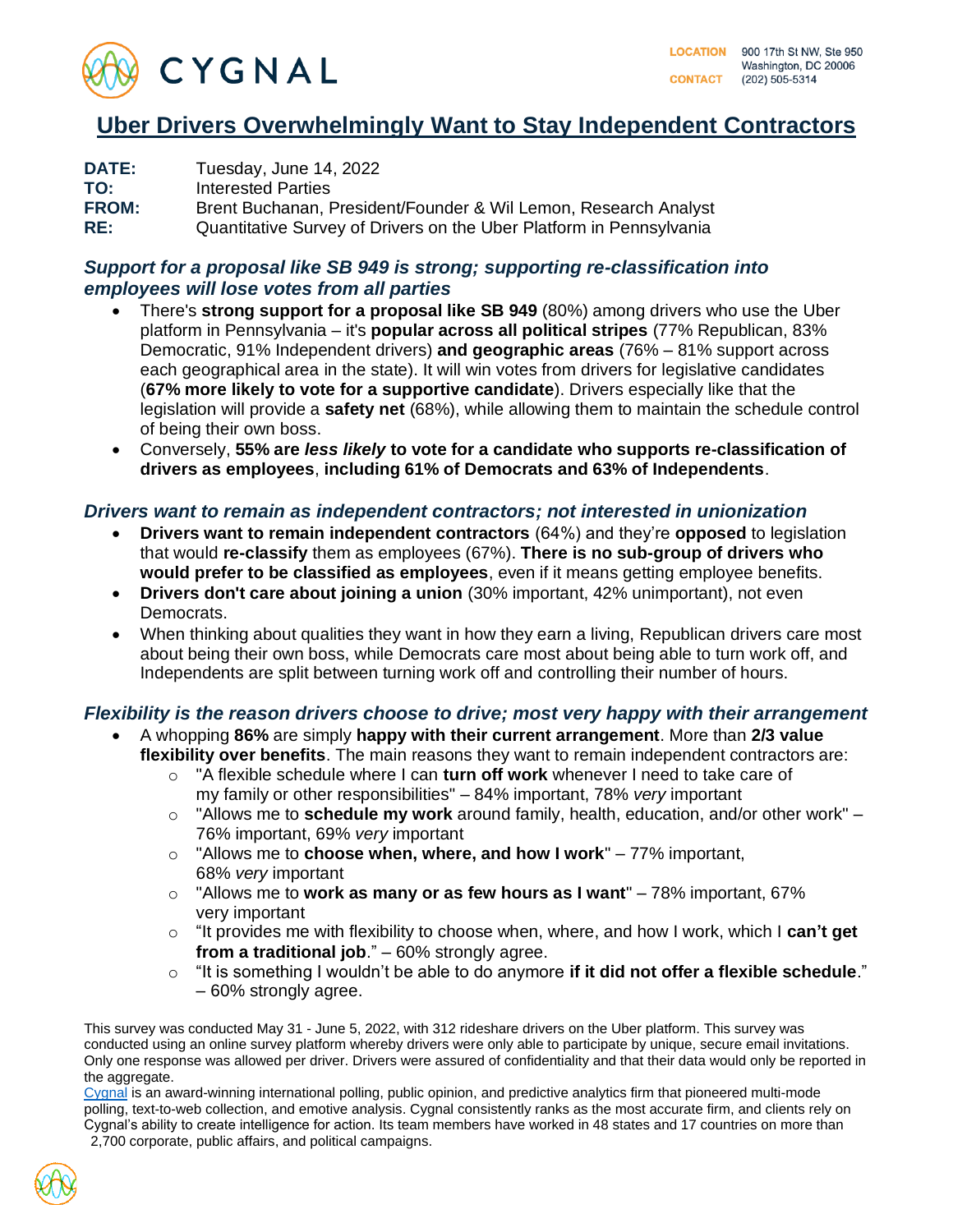

# **Survey of Uber Drivers**

Pennsylvania Statewide *Conducted May 31 – June 5, 2022*

n=312

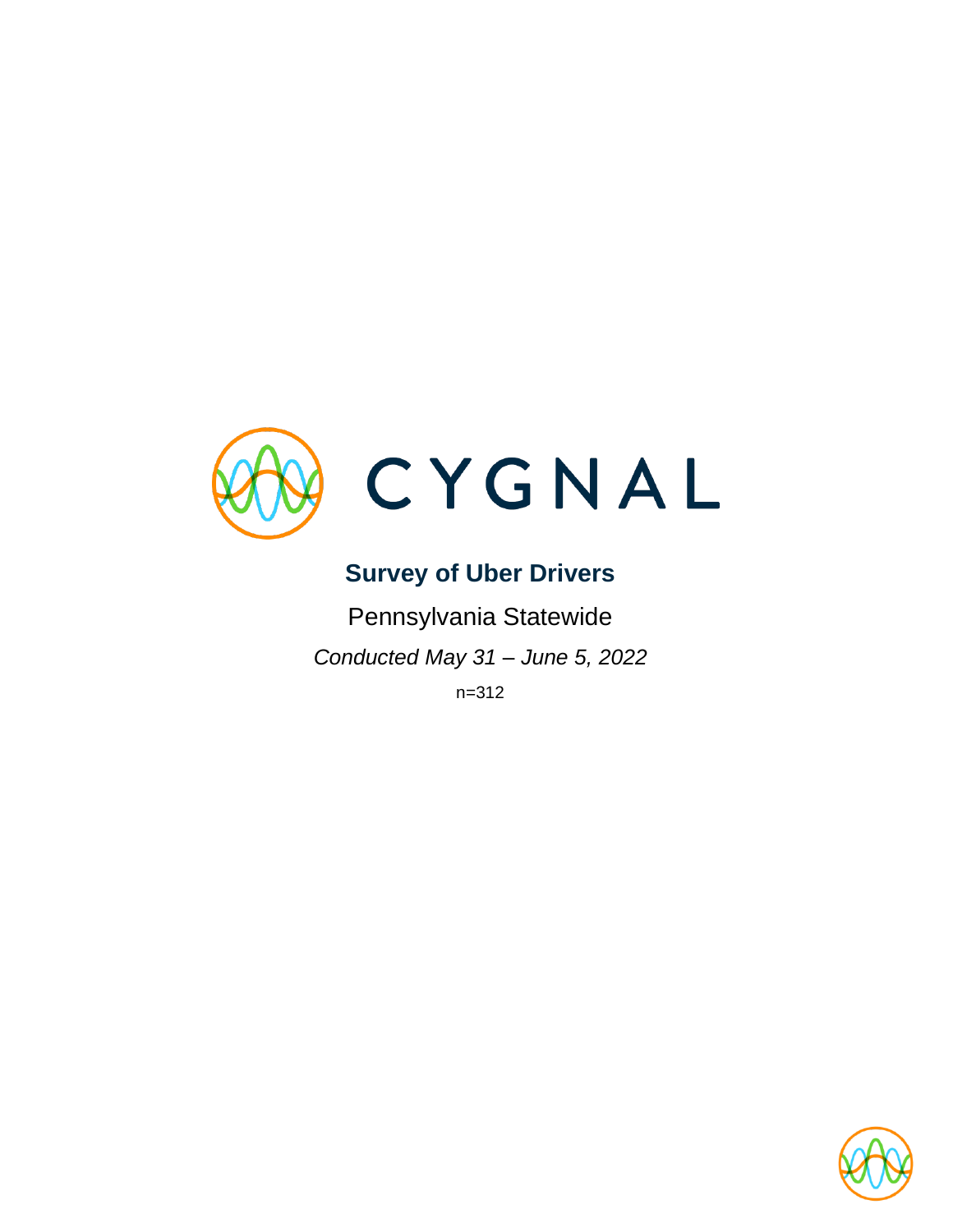## *Driving Length Screener*

**1.** About how long have you been driving with an app-based rideshare company, such as Uber or Lyft?

|                   | Freq.      | %      |
|-------------------|------------|--------|
| Less than 1 year  | 58         | 18.5%  |
|                   |            |        |
| 1 - 5 years       | <u>180</u> | 57.8%  |
| $1 - 3$ years     | 94         | 30.2%  |
| $3 - 5$ years     | 86         | 27.6%  |
|                   |            |        |
| <u>5+ years</u>   | <u>74</u>  | 23.6%  |
| $5 - 7$ years     | 65         | 20.8%  |
| More than 7 years | 9          | 2.8%   |
| Total             | 312        | 100.0% |

#### **Companies**

**2.** With which app-based rideshare companies do you drive? Please select all that apply.

|                  | Freq. | %      |
|------------------|-------|--------|
| Uber             | 311   | 99.6%  |
| Lyft             | 146   | 46.6%  |
| Another company  | 3     | 0.9%   |
| Unsure / refused | 1     | 0.2%   |
| Total            | 312   | 100.0% |

**3 – 8.** The following is a list of qualities people may consider when deciding how they would like to earn a living. For each one, please indicate whether it is important or unimportant to you when it comes to how you earn a living.

|                                                                                                         | Important  | <b>Very</b><br>important | <b>Unimportant</b> | <b>Very</b><br>unimportant | <b>Unsure</b> | Total  |
|---------------------------------------------------------------------------------------------------------|------------|--------------------------|--------------------|----------------------------|---------------|--------|
| Allows me to schedule my                                                                                | 75.9%      | 68.5%                    | 23.5%              | 20.9%                      | 0.7%          | 100.0% |
| work around family, health,<br>education, and/or other work.                                            | 237        | 214                      | <u>73</u>          | 65                         | 2             | 312    |
| Allows me a flexible schedule                                                                           | 83.5%      | 77.7%                    | 16.5%              | 15.2%                      | 0.0%          | 100.0% |
| where I can turn off work<br>whenever I need to take care<br>of my family or other<br>responsibilities. | <b>260</b> | 242                      | 52                 | 47                         | 0             | 312    |
| Allows me to choose when,                                                                               | 77.4%      | 67.8%                    | 21.2%              | 14.3%                      | 1.4%          | 100.0% |
| where, and how I work.                                                                                  | 241        | 211                      | 66                 | 45                         | 4             | 312    |
| Allows me to work as many or                                                                            | 77.6%      | 66.6%                    | 21.7%              | 16.7%                      | 0.7%          | 100.0% |
| as few hours as I want.                                                                                 | 242        | 208                      | <u>68</u>          | 52                         | 2             | 312    |
| Allows me to be my own                                                                                  | 76.1%      | 61.6%                    | 21.6%              | 15.9%                      | 2.3%          | 100.0% |
| boss.                                                                                                   | 237        | 192                      | 67                 | 49                         | 7             | 312    |
|                                                                                                         | 30.0%      | 15.8%                    | 42.2%              | 31.1%                      | 27.8%         | 100.0% |
| Allows me to join a union.                                                                              | 94         | 49                       | 132                | 97                         | 87            | 312    |

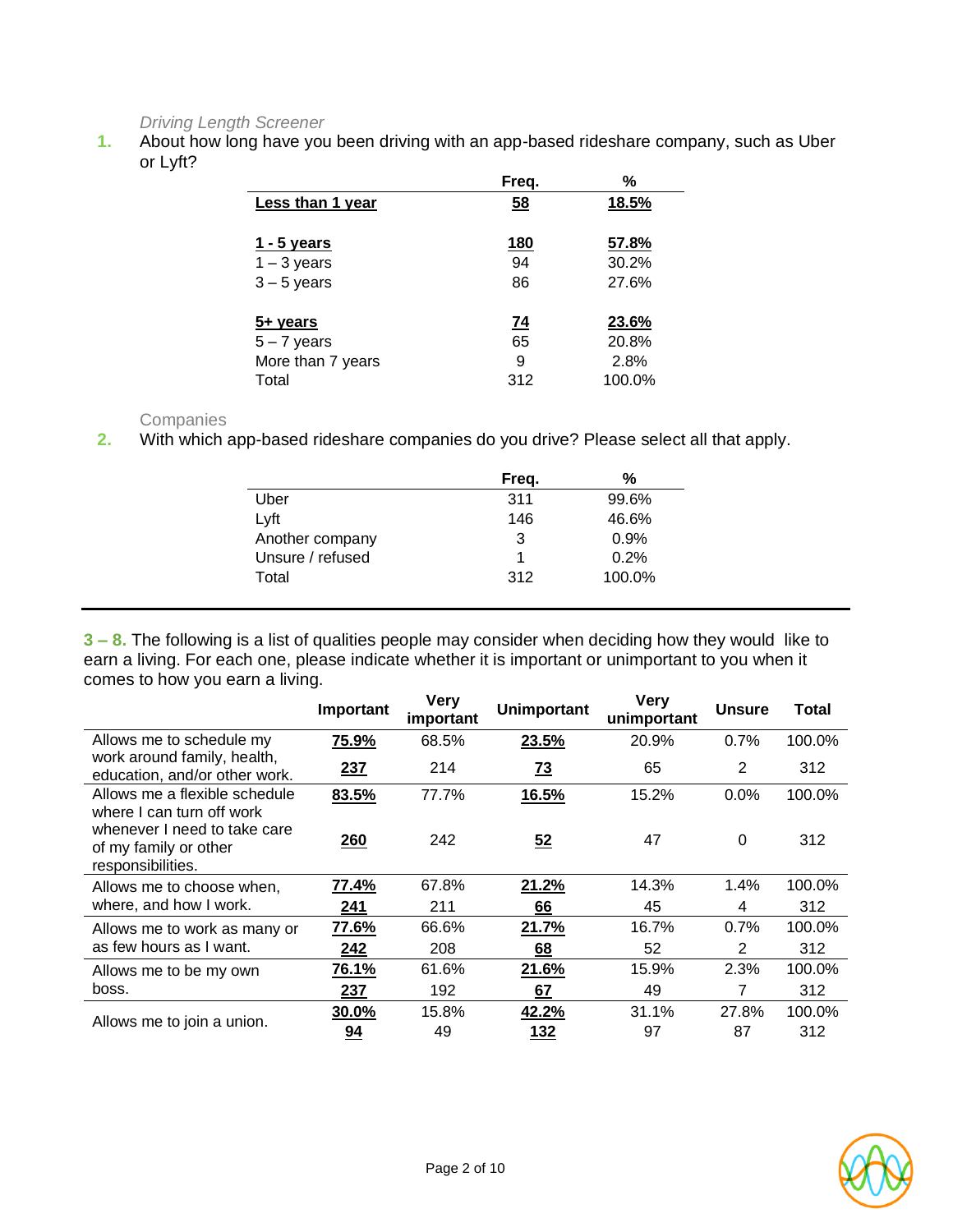**9 – 14.** Thinking specifically about your experience as an app-based rideshare driver, please indicate whether you agree or disagree with each of the following statements.

|                                                                              | Agree | <b>Strongly</b><br>agree | <b>Disagree</b> | <b>Strongly</b><br>disagree | <b>Unsure</b> | <b>Total</b> |
|------------------------------------------------------------------------------|-------|--------------------------|-----------------|-----------------------------|---------------|--------------|
| It is important that any changes to app-                                     | 84.7% | 69.2%                    | 11.9%           | 7.7%                        | 3.4%          | 100.0%       |
| based driving and delivery protect the<br>flexibility of drivers' schedules. | 264   | 216                      | 37              | 24                          | 11            | 312          |
| It provides me with flexibility to choose                                    | 86.7% | 68.9%                    | 11.4%           | 8.5%                        | 1.9%          | 100.0%       |
| when, where, and how I work, which I<br>can't get from a traditional job.    | 270   | 215                      | 36              | 27                          | 6             | 312          |
| It is a good option for people who want                                      | 87.2% | 67.2%                    | 11.2%           | 6.7%                        | 1.6%          | 100.0%       |
| to earn money on the side.                                                   | 272   | 210                      | 35              | 21                          | 5             | 312          |
| It works well as an option for me.                                           | 84.1% | 60.9%                    | 13.9%           | 10.4%                       | 2.0%          | 100.0%       |
|                                                                              | 262   | 190                      | 43              | 32                          | 6             | 312          |
| It is something I wouldn't be able to do                                     | 79.1% | 60.0%                    | 14.4%           | 6.6%                        | 6.5%          | 100.0%       |
| anymore if it did not offer a flexible<br>schedule.                          | 247   | 187                      | <u>45</u>       | 21                          | 20            | 312          |
| It provides me with extra income that I                                      | 83.2% | 63.3%                    | 15.2%           | 10.8%                       | 1.6%          | 100.0%       |
| need to provide for myself and my<br>family.                                 | 259   | 198                      | <u>48</u>       | 34                          | 5             | 312          |

#### *Classification Preference*

**15.** Thinking about your work driving for app-based rideshare companies, would you prefer to be classified as an independent contractor or as an employee?

|                                                                                                                                       | Freq. | ℅         |
|---------------------------------------------------------------------------------------------------------------------------------------|-------|-----------|
| Independent contractor                                                                                                                | 199   | 63.8%     |
| I strongly prefer to be classified as an independent contractor<br>I somewhat prefer to be classified as an independent<br>contractor | 143   | 45.8%     |
|                                                                                                                                       | 56    | 18.0%     |
| <b>Employee</b>                                                                                                                       | 80    | 25.7%     |
| I somewhat prefer to be classified as an employee                                                                                     | 37    | 11.9%     |
| I strongly prefer to be classified as an employee                                                                                     | 43    | 13.8%     |
| Unsure                                                                                                                                | 33    | 10.5%     |
| Total                                                                                                                                 | 312   | $100.0\%$ |

#### *Forced Classification Preference*

**16.** And if you truly had to choose, would you prefer to be classified as an independent contractor or as an employee?

|                                                        | Freq. | ℅      |
|--------------------------------------------------------|-------|--------|
| I prefer to be classified as an independent contractor | 8     | 24.4%  |
| I prefer to be classified as an employee               | 4     | 13.5%  |
| Unsure                                                 | 20    | 62.1%  |
| Total                                                  | -33   | 100.0% |

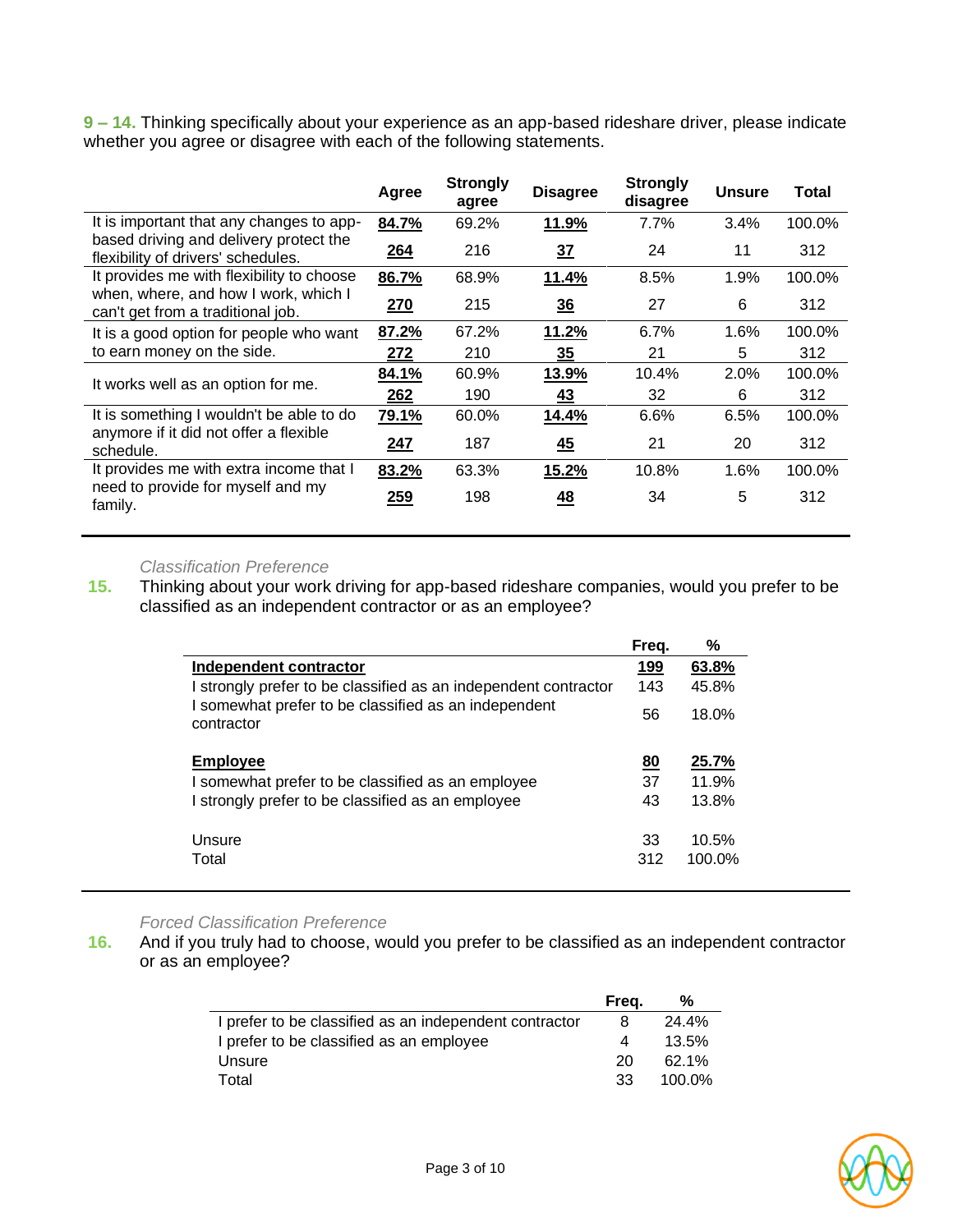#### *Good/Bad Arrangement*

**17.** Thinking about your experience as an independent contractor for an app-based rideshare company, is it a good or bad arrangement for you and your lifestyle?

|               | Freq.     | $\frac{0}{0}$ |
|---------------|-----------|---------------|
| Good          | 269       | 86.4%         |
| Very good     | 166       | 53.3%         |
| Somewhat good | 103       | 33.1%         |
| <b>Bad</b>    | <u>31</u> | 9.9%          |
| Somewhat bad  | 24        | 7.5%          |
| Very bad      | 7         | 2.4%          |
| Unsure        | 12        | 3.7%          |
| Total         | 312       | 100.0%        |

#### *Benefits or Flexibility*

**18.** Which of the following is more important for you as a driver: receiving benefits that employees typically receive like health insurance, workers' compensation, and unemployment benefits, or being able to maintain schedule flexibility like being able to drive when and where you want?

|                                                                | Freg.     | %                 |
|----------------------------------------------------------------|-----------|-------------------|
| Receiving benefits that employees typically receive            | <u>80</u> | 25.7%             |
| Definitely receiving benefits that employees typically receive | 53        | 16.9%             |
| Probably receiving benefits that employees typically receive   | 27        | 8.8%              |
| <b>Maintaining schedule flexibility</b>                        | 214       | 68.6%             |
| Probably maintaining schedule flexibility                      | 68        | 21.8%             |
| Definitely maintaining schedule flexibility                    | 146       | 46.8%             |
| Unsure<br>Total                                                | 18<br>312 | 5.7%<br>$100.0\%$ |

#### *S/O SB 949*

**19.** The Pennsylvania General Assembly is considering legislation to keep drivers classified as independent contractors, maintain the current flexibility they enjoy, and require app-based rideshare companies to give them some, but not all, of the benefits that employees receive. Do you support or oppose this legislation?

|                  | Freq. | %      |
|------------------|-------|--------|
| <b>Support</b>   | 249   | 79.7%  |
| Strongly support | 173   | 55.4%  |
| Somewhat support | 76    | 24.3%  |
| <b>Oppose</b>    | 25    | 8.1%   |
| Somewhat oppose  | 9     | 2.9%   |
| Strongly oppose  | 16    | 5.2%   |
| Unsure           | 38    | 12.2%  |
| Total            | 312   | 100.0% |

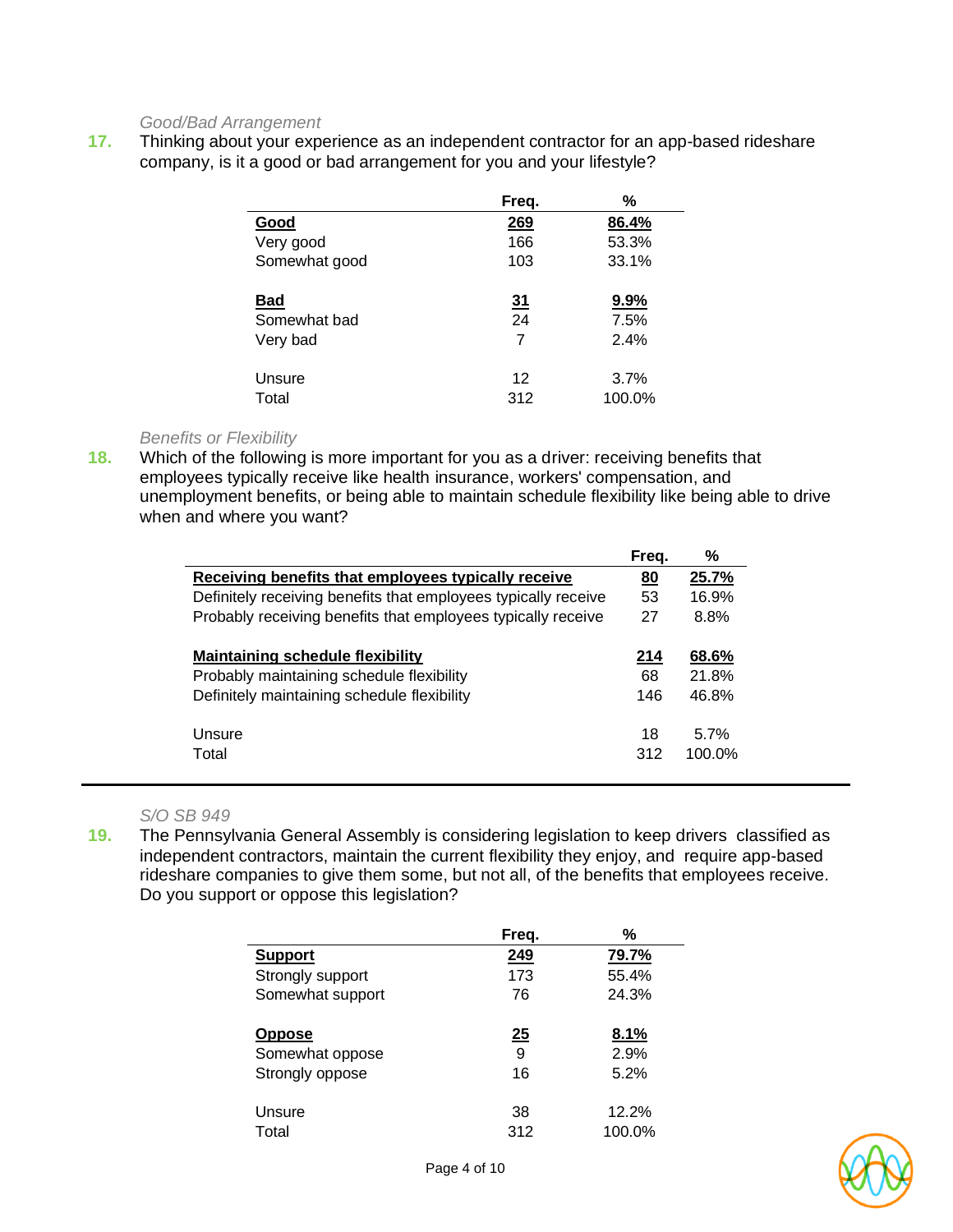#### *SB 949 Candidate Impact*

**20.** Are you more or less likely to vote for a state legislative candidate who supports this legislation to keep drivers classified as independent contractors and require app-based rideshare companies to give them some of the benefits that employees receive?

|                      | Freg.       | %               |
|----------------------|-------------|-----------------|
| <b>More likely</b>   | <u> 207</u> | 66.5%           |
| Much more likely     | 142         | 45.6%           |
| Somewhat more likely | 65          | 20.9%           |
| <u>Less likely</u>   | <u>44</u>   | 14.0%           |
| Somewhat less likely | 22          | 7.1%            |
| Much less likely     | 21          | 6.8%            |
| Unsure<br>Total      | 61<br>312   | 19.6%<br>100.0% |

**21 – 25.** Based on the information you just received about the legislation to keep drivers classified as independent contractors and require app-based rideshare companies to give them some of the benefits that employees receive, to what extent do you agree or disagree with each of the following statements?

|                                                              | Agree      | <b>Strongly</b><br>agree | <b>Disagree</b> | <b>Strongly</b><br>disagree | <b>Unsure</b> | Total  |
|--------------------------------------------------------------|------------|--------------------------|-----------------|-----------------------------|---------------|--------|
| The legislation would benefit drivers.                       | 61.7%      | 33.2%                    | 16.7%           | 10.1%                       | 21.5%         | 100.0% |
|                                                              | 193        | 104                      | 52              | 32                          | 67            | 312    |
| The legislation is a win-win for both                        | 58.3%      | 27.9%                    | 17.1%           | 10.8%                       | 24.7%         | 100.0% |
| drivers and the companies who<br>currently contract drivers. | <u>182</u> | 87                       | 53              | 34                          | 77            | 312    |
| The legislation would give drivers a                         | 68.1%      | 41.7%                    | 12.9%           | 6.2%                        | 19.0%         | 100.0% |
| safety net when times are tough.                             | 212        | 130                      | <u>40</u>       | 19                          | 59            | 312    |
| The legislation's plan is better than                        | 64.6%      | 37.0%                    | 15.2%           | 5.0%                        | 20.2%         | 100.0% |
| becoming an employee.                                        | 202        | 116                      | <u>47</u>       | 16                          | 63            | 312    |
| The legislation's plan is better than                        | 51.6%      | 26.0%                    | 27.1%           | 17.4%                       | 21.3%         | 100.0% |
| remaining an independent contractor<br>with no benefits.     | <u>161</u> | 81                       | 85              | 54                          | 67            | 312    |

#### *S/O Employee Classification*

**26.** If the Pennsylvania General Assembly considered legislation that would re-classify appbased rideshare drivers as employees instead of independent contractors, would you support or oppose this legislation? If drivers are classified as employees, they would receive all the benefits and protections employees receive, but they would have to apply for the job, work a set schedule, and report to a boss.

|                                  | Freq.     | %              |
|----------------------------------|-----------|----------------|
| <b>Support</b>                   | 56        | 17.9%          |
| Strongly support                 | 34        | 10.8%          |
| Somewhat support                 | 22        | 7.1%           |
| <b>Oppose</b><br>Somewhat oppose | 208<br>49 | 66.6%<br>15.6% |

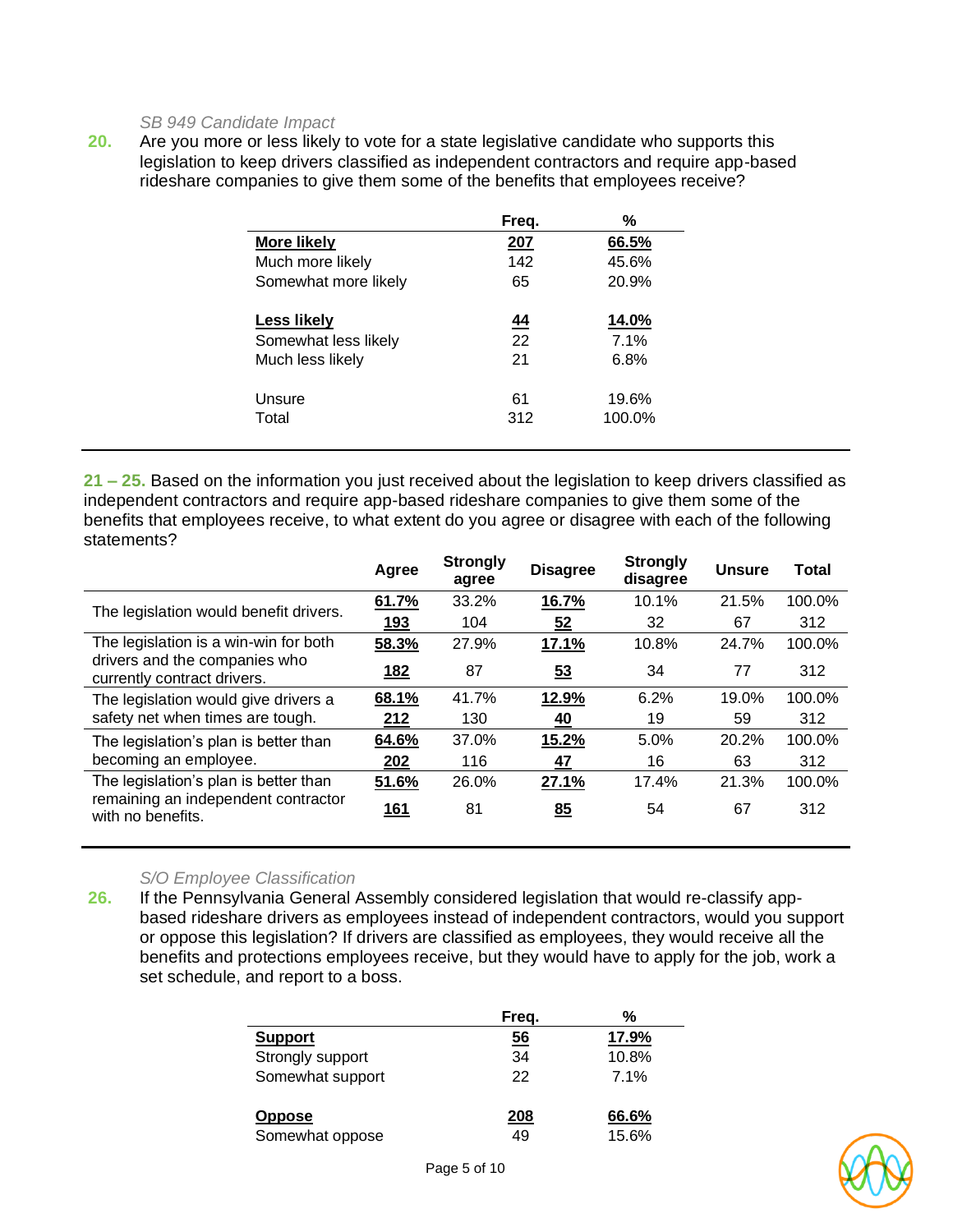| Strongly oppose | 159 | 51.0%  |  |
|-----------------|-----|--------|--|
| Unsure          | 48  | 15.5%  |  |
| Total           | 312 | 100.0% |  |

#### *Employee Classification Candidate Impact*

**27.** If the Pennsylvania General Assembly considers legislation that would re-classify app-based rideshare drivers as employees, would you be more or less likely to vote for a candidate who supports this re-classification legislation?

|                      | Freq.      | %      |
|----------------------|------------|--------|
| <b>More likely</b>   | 62         | 19.7%  |
| Much more likely     | 27         | 8.8%   |
| Somewhat more likely | 34         | 10.9%  |
| <b>Less likely</b>   | <u>170</u> | 54.5%  |
| Somewhat less likely | 42         | 13.3%  |
| Much less likely     | 129        | 41.2%  |
| Unsure               | 80         | 25.7%  |
| Total                | 312        | 100.0% |

#### *Specific Classification Preference*

**28.** Thinking about your work classification, which statement below best reflects your opinion? Please read all response options before replying.

|                                                                                                                                                                                                     | Freq. | %      |
|-----------------------------------------------------------------------------------------------------------------------------------------------------------------------------------------------------|-------|--------|
| I prefer to be classified as an independent contractor, even if it<br>means I don't receive employee benefits                                                                                       | 77    | 24.8%  |
| I prefer to be classified as an employee and receive employee<br>benefits, even if it means reporting to a boss and giving up the<br>flexibility to work whenever I want                            | 23    | 7.5%   |
| I prefer to be classified as a new type of independent contractor,<br>maintaining the flexibility to work when I want, while receiving<br>some, but not all, the benefits an employee would receive | 177   | 56.6%  |
| Unsure                                                                                                                                                                                              | 35    | 11.1%  |
| Total                                                                                                                                                                                               | 312   | 100.0% |

*Other Jobs/Roles*

**29.** In addition to working with rideshare platforms, you are…(please select all that apply):

|                                                     | Freq. | ℅     |
|-----------------------------------------------------|-------|-------|
| Working as a full-time employee                     | 106   | 34.0% |
| Doing other gig or freelance work besides rideshare | 61    | 19.4% |
| Running your own business                           | 42    | 13.6% |
| A student                                           | 33    | 10.4% |
| Working as a part-time employee                     | 36    | 11.7% |
| A stay-at-home parent or caregiver                  | 25    | 8.2%  |
| Unemployed and looking for another job              | 34    | 11.0% |
| Retired                                             | 27    | 8.7%  |
| Unemployed due to a disability                      | 12    | 4.0%  |

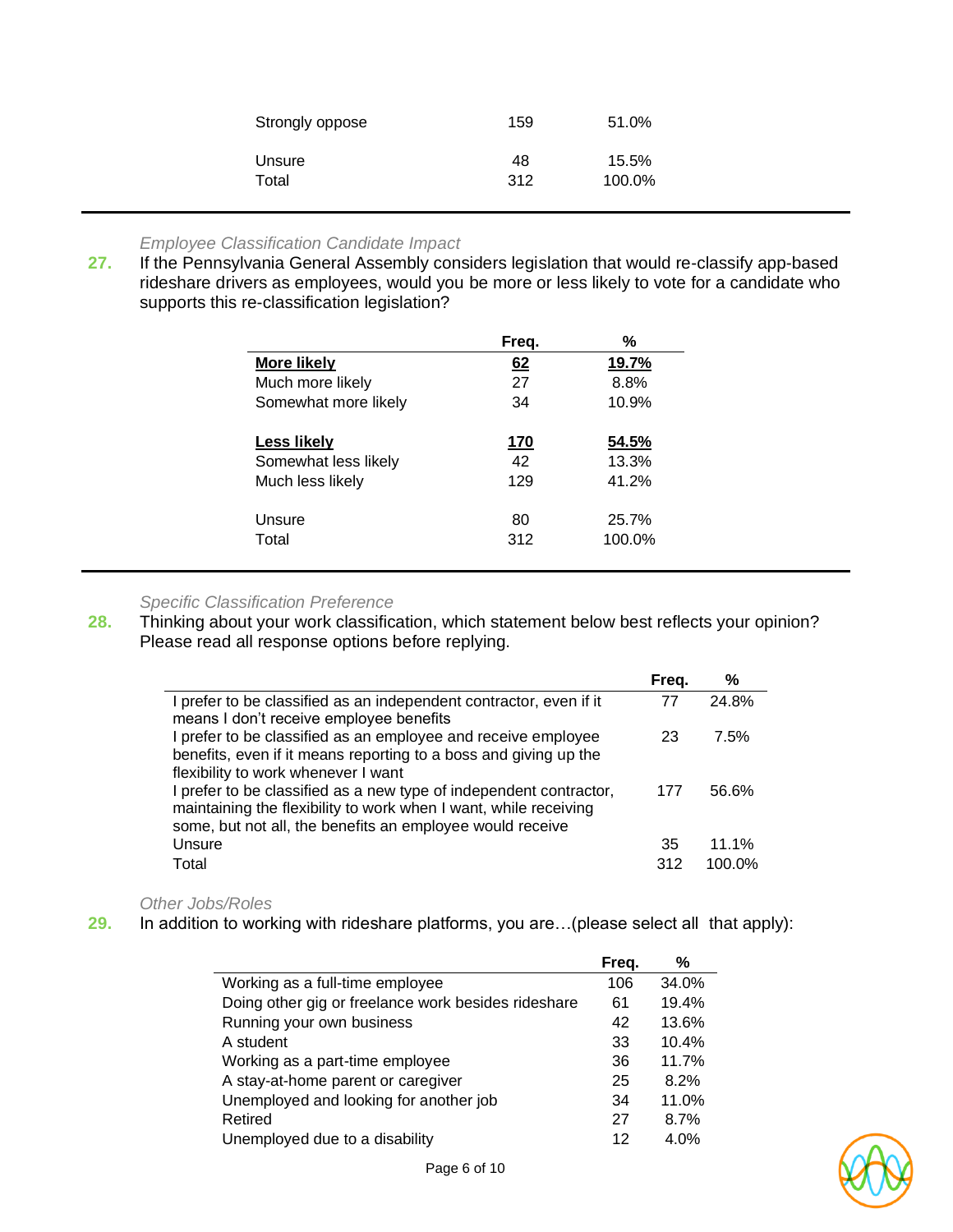| Rideshare driving on platforms is your only line of<br>work | 85  | 27.2%   |  |
|-------------------------------------------------------------|-----|---------|--|
| Unsure                                                      | 19  | $6.2\%$ |  |
| Total                                                       | 312 | 100.0%  |  |

*FT/PT*

**30.** Which of the following best describes your work as an app-based rideshare driver?

|            | Freq. | %      |
|------------|-------|--------|
| Full-time  | 134   | 42.9%  |
| Part-time  | 134   | 43.1%  |
| Occasional | 37    | 12.0%  |
| Unsure     | 7     | 2.1%   |
| Total      | 312   | 100.0% |

*Hours*

**31.** How many hours do you work as a rideshare driver with an app-based platform in a typical week?

|           | Freq. | %      |
|-----------|-------|--------|
| $0 - 5$   | 7     | 2.3%   |
| $6-9$     | 14    | 4.5%   |
| $10 - 14$ | 28    | 8.9%   |
| 15-19     | 37    | 11.7%  |
| 20-29     | 78    | 24.9%  |
| 30-39     | 46    | 14.6%  |
| $40+$     | 91    | 29.2%  |
| Unsure    | 12    | 3.8%   |
| Total     | 312   | 100.0% |

*Health Insurance*

**32.** Which of the following best describes your health insurance situation? Please select all that apply.

|                                                                    | Freq. | $\%$   |
|--------------------------------------------------------------------|-------|--------|
| Covered through my employer                                        | 57    | 18.4%  |
| Covered by a government program like Medicaid, Medicare, or the VA | 90    | 28.9%  |
| Pay for coverage myself                                            | 59    | 19.0%  |
| Covered through my spouse                                          | 23    | 7.3%   |
| Covered by my parent's plan                                        | 8     | 2.6%   |
| Don't have health insurance                                        | 65    | 20.9%  |
| Something else                                                     | 15    | 4.9%   |
| Unsure                                                             | 19    | 6.0%   |
| Total                                                              | 312   | 100.0% |

#### **33.** Which best describes you?

|                | Freq. | %      |
|----------------|-------|--------|
| Female         | 55    | 17.7%  |
| Male           | 256   | 82.2%  |
| Something else | 0     | 0.1%   |
| Total          | 312   | 100.0% |

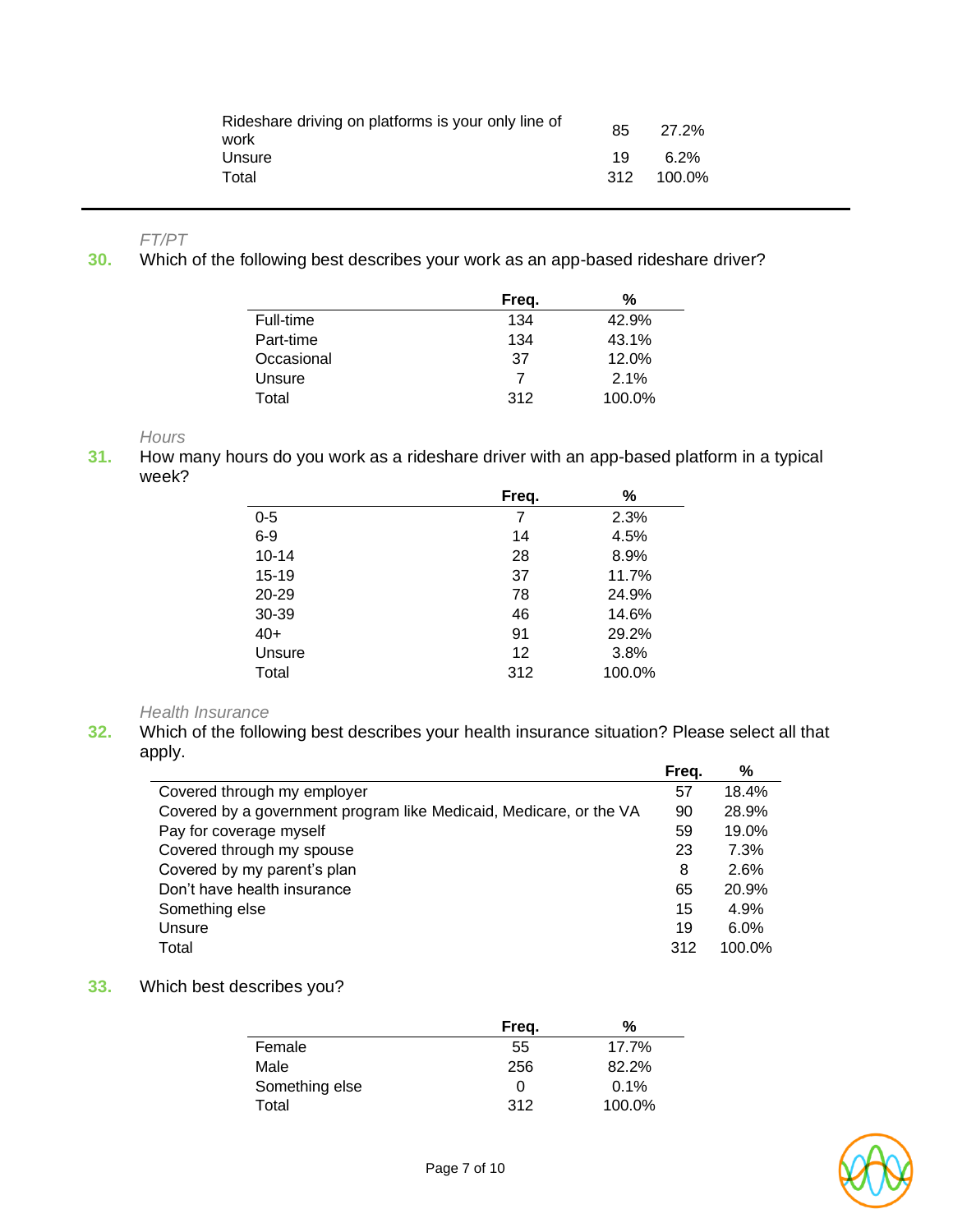**34.** What age range do you fall within?

|             | Freq. | %      |
|-------------|-------|--------|
| $21 - 29$   | 47    | 15.0%  |
| $30 - 39$   | 94    | 30.0%  |
| $40 - 49$   | 78    | 25.0%  |
| 50 or older | 94    | 30.0%  |
| Total       | 312   | 100.0% |

**35.** How are you registered to vote in Pennsylvania? You may consider yourself of a different party, but what does your voter registration card show?

|                                            | Freq. | %      |
|--------------------------------------------|-------|--------|
| Republican                                 | 65    | 20.8%  |
| Democrat                                   | 114   | 36.4%  |
| Independent/Other                          | 47    | 15.2%  |
| I'm not registered to vote in Pennsylvania | 37    | 11.8%  |
| Unsure                                     | 49    | 15.8%  |
| Total                                      | 312   | 100.0% |

**36.** How often do you vote in November general elections for the Pennsylvania General Assembly out of the following options?

|                  | Freq. | %      |
|------------------|-------|--------|
| Always           | 110   | 48.9%  |
| Most of the time | 52    | 23.2%  |
| Sometimes        | 24    | 10.7%  |
| Rarely or never  | 23    | 10.1%  |
| Unsure           | 16    | 7.1%   |
| Total            | 226   | 100.0% |

**37.** And thinking about your views toward politics and government, would you say you are…

|                       | Freq.     | %      |
|-----------------------|-----------|--------|
| Conservative          | 71        | 22.7%  |
| Very conservative     | 28        | 9.0%   |
| Somewhat conservative | 43        | 13.7%  |
| <b>Moderate</b>       | <u>77</u> | 24.8%  |
| Liberal               | 82        | 26.2%  |
| Somewhat liberal      | 50        | 16.0%  |
| Very liberal          | 32        | 10.2%  |
| Unsure                | 82        | 26.3%  |
| Total                 | 312       | 100.0% |

**38.** What annual household income range do you fall within out of the following options?

|                     | Freg. | %     |  |
|---------------------|-------|-------|--|
| Less than $$30,000$ | 51    | 16.4% |  |
| \$30,000 - \$50,000 | 91    | 29.1% |  |

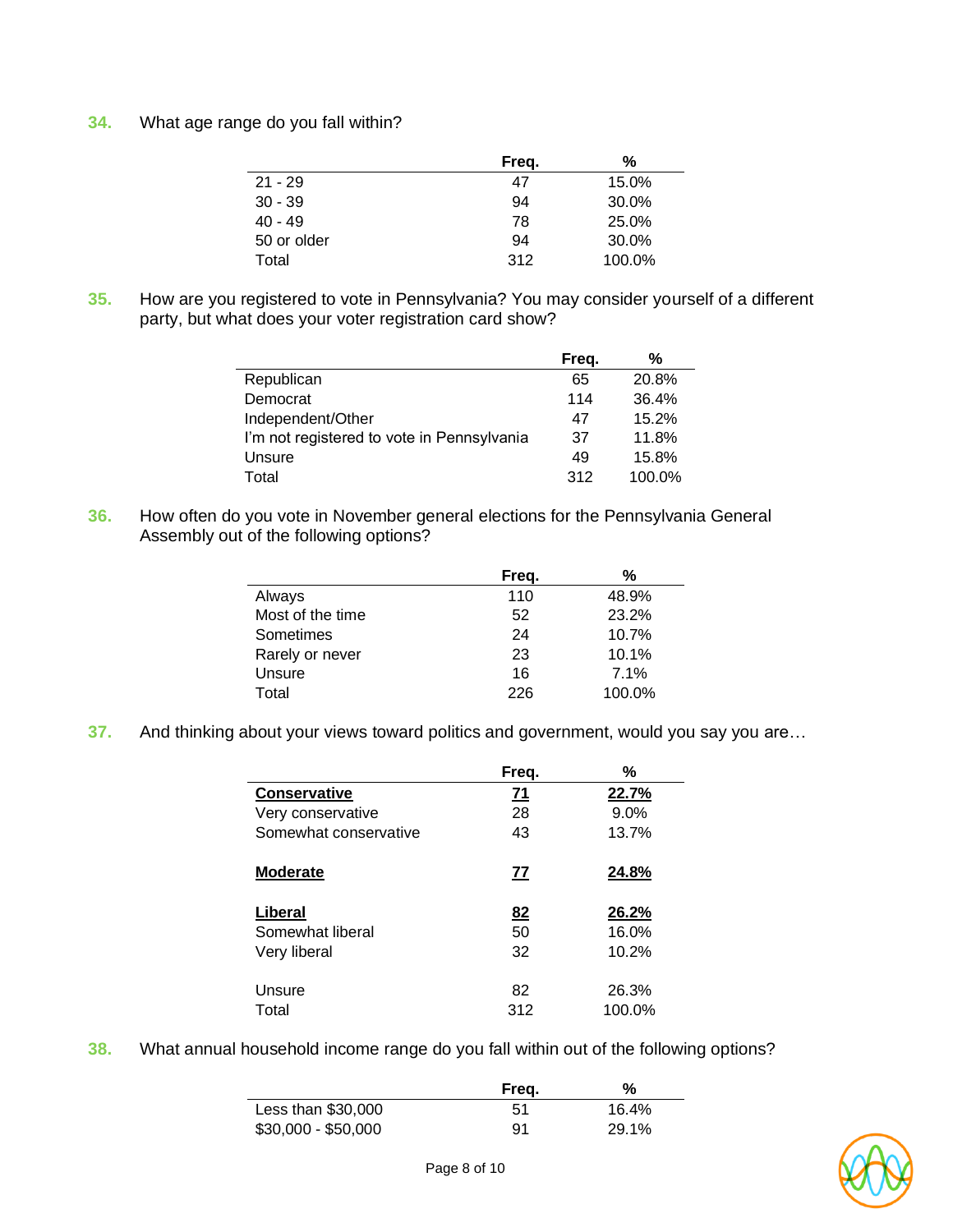| \$50,000 - \$70,000 | 62  | 19.8%  |
|---------------------|-----|--------|
| \$70,000 - \$90,000 | 35  | 11.3%  |
| More than \$90,000  | 35  | 11.1%  |
| Unsure              | 38  | 12.3%  |
| Total               | 312 | 100.0% |

**39.** Which of the following best describes your race or ethnicity?

|                                  | Freq. | %      |
|----------------------------------|-------|--------|
| White or Caucasian               | 128   | 41.0%  |
| Asian or Pacific Islander        | 25    | 8.0%   |
| <b>Black or African American</b> | 92    | 29.4%  |
| Hispanic or Latino               | 30    | 9.5%   |
| Other                            | 19    | 6.0%   |
| Unsure                           | 19    | 6.1%   |
| Total                            | 312   | 100.0% |

**40.** What's the highest level of education you have completed?

|                                              | Freg.     | %      |
|----------------------------------------------|-----------|--------|
| No degree                                    | 198       | 63.6%  |
| Some high school                             | 17        | 5.6%   |
| High school diploma/GED                      | 77        | 24.6%  |
| <b>Technical Certification</b>               | 19        | 6.2%   |
| Some college or Associate's Degree           | 85        | 27.2%  |
| At least College                             | <u>98</u> | 31.5%  |
| Four-year undergraduate or Bachelor's Degree | 70        | 22.5%  |
| Graduate degree or further                   | 28        | 9.0%   |
| Unsure                                       | 15        | 4.9%   |
| Total                                        | 312       | 100.0% |

## **41.** City

|                       | Freq.          | ℅       |
|-----------------------|----------------|---------|
| Philadelphia          | 206            | 66.0%   |
|                       |                |         |
| <b>Pittsburgh</b>     | <u>41</u>      | 13.0%   |
|                       |                |         |
| <b>Other Areas</b>    | $\frac{66}{5}$ | 21.0%   |
| Erie                  |                | 1.8%    |
| Greater Williamsport  | 4              | 1.2%    |
| Harrisburg            | 7              | 2.2%    |
| Johnstown-Altoona     | 3              | 1.1%    |
| <b>Lehigh Valley</b>  | 18             | 5.7%    |
| Reading, PA           | 3              | 1.0%    |
| <b>State College</b>  | 9              | 3.0%    |
| Wilkes-Barre Scranton | 9              | $3.0\%$ |
| York-Gettysburg       | 1              | $0.5\%$ |
| Lancaster, PA         | 5              | 1.6%    |
| Total                 | 312            | 100.0%  |